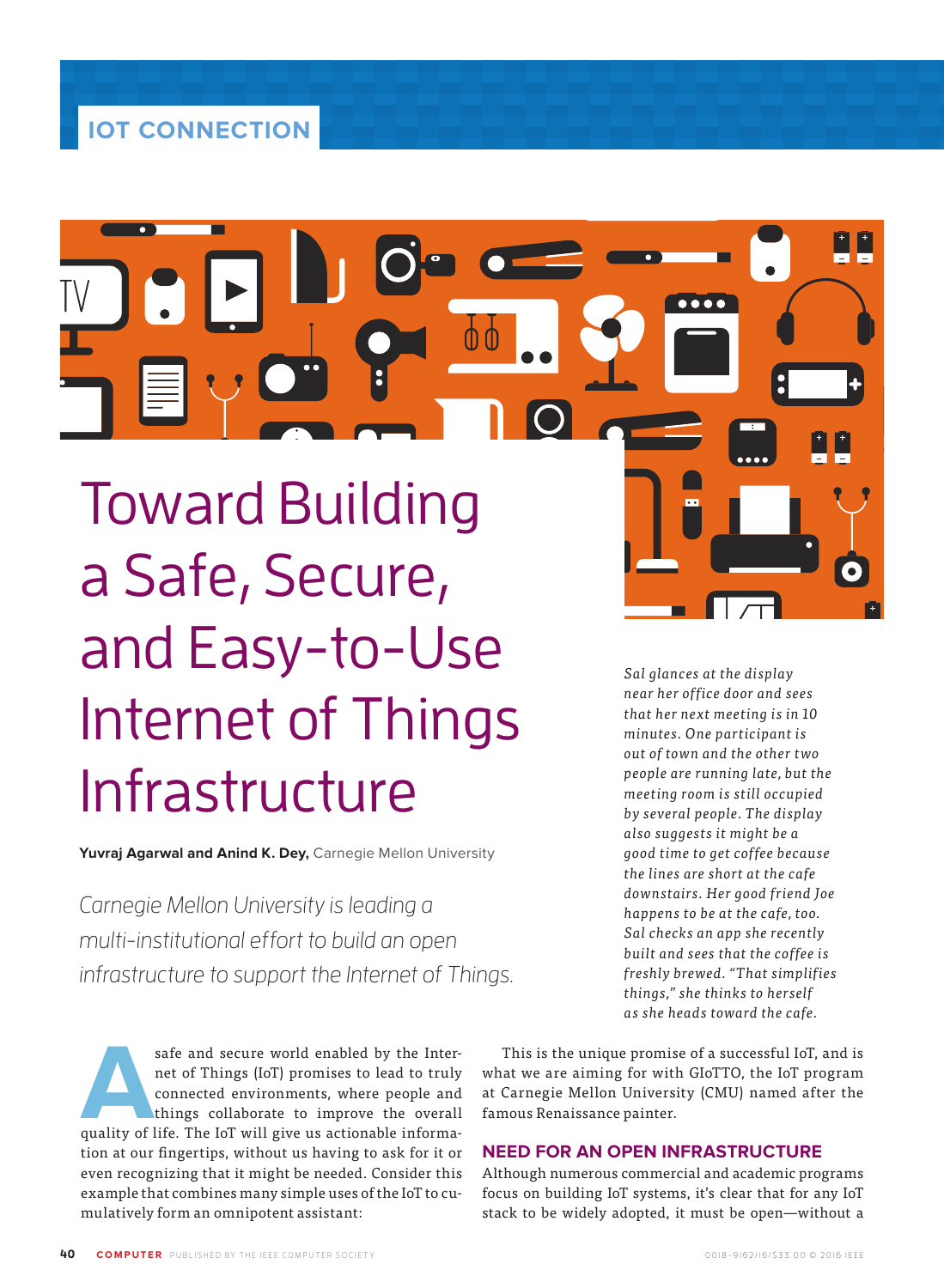**EDITOR ROY WANT** Google; roywant@google.com



GIoTTO is an open source infrastructure intended to support the construction, maintenance, and use of IoT-enabled environments. We formed our team at CMU shortly after Google held an open call for proposals on the Open Web of Things. We responded and received the lead award on what is now known as the IoT Expedition (www.iotexpedition.org), which includes partners at Cornell Tech, the University of Illinois, and Google. The IoT Expedition's goals match those of GIoTTO, and the project has adopted GIoTTO as its software infrastructure. Each partner will contribute to and build on GIoTTO to demonstrate its value through a series of living laboratories at each site.

## **IOT CHALLENGES**

The number of IoT-connected devices is expected to grow to 21 billion by 2020 (www.gartner.com/newsroom /id/3165317), presenting a major market opportunity for established hardware (such as Intel, Apple, Qualcomm, ARM, Samsung, and LG) and software vendors (such as Google, Microsoft, and IFTTT) across the world, in addition to spawning new entrepreneurship opportunities. These companies are working on producing IoT devices,

## **FROM THE EDITOR**

Building on our inaugural column from February, this month's article presents an open program that sets out to explore the Internet of Things' (IoT's) value proposition. Just as the Internet belongs to all of us, I believe this program embodies the principles we hope will be the driving forces behind an equally successful IoT architecture. In this column, researchers from Carnegie Mellon University eloquently outline the tenants and goals of the GIoTTO software stack. —Roy Want

software, and services to develop an interconnected world. Although the vision of an IoT-enabled future is enormously compelling, several key challenges must be addressed before it can become a reality. These challenges are related to three critical questions:

- **›** How can we build an IoT infrastructure that is safe, secure, and private from the ground up? Safety implies that IoT devices won't do anything unexpected or unintended. Security implies that IoT devices only allow authorized entities, whether computer programs or humans, to access their services. Privacy implies that IoT devices don't access or leak private user data either directly or indirectly without a clearly defined, and verifiable, purpose being presented to and accepted by users.
- **›** How can we leverage the huge amount of data being collected by sensors embedded in all objects? This calls for machine learning and data analytics to be integrated at every level from sensors and actuators to end users.
- **›** How can we enable end users of varying technical ability to manage, interact with, and even control and program IoT-enabled environments? For the IoT to be truly pervasive, IoT systems must be accessible to end users, or they might be discarded along

| GIOTTO stack | IoT apps/App store/End-user environments       |
|--------------|------------------------------------------------|
|              | loT development environments                   |
|              | <b>Abstractions/Analytics/Machine learning</b> |
|              | Time-series datastore/Controls                 |
|              | <b>Edge analytics and cloudlets</b>            |
|              | Data integration and middleware                |
|              | <b>Sensors and actuators</b>                   |

**Figure 1.** The GIoTTO open source stack.

with the multitude of other technologies that showed much promise only to be ignored after deployment.

# **SECURITY, PRIVACY, AND SAFETY**

A key design decision we're addressing in our GIoTTO software stack is to face these concerns from the ground up rather than retrofitting later. Although these concerns have some natural overlaps (for example, safety concerns sometimes imply security issues), we're looking to devise solutions for each one. Safety in IoT means being able to reason about the behavior of IoT devices, especially actuators, and being able to detect and prevent unintended or unexpected behavior. This is a very difficult problem because it requires not only understanding "normal" behavior, but also being able to develop models for device interactions and devising mechanisms to enforce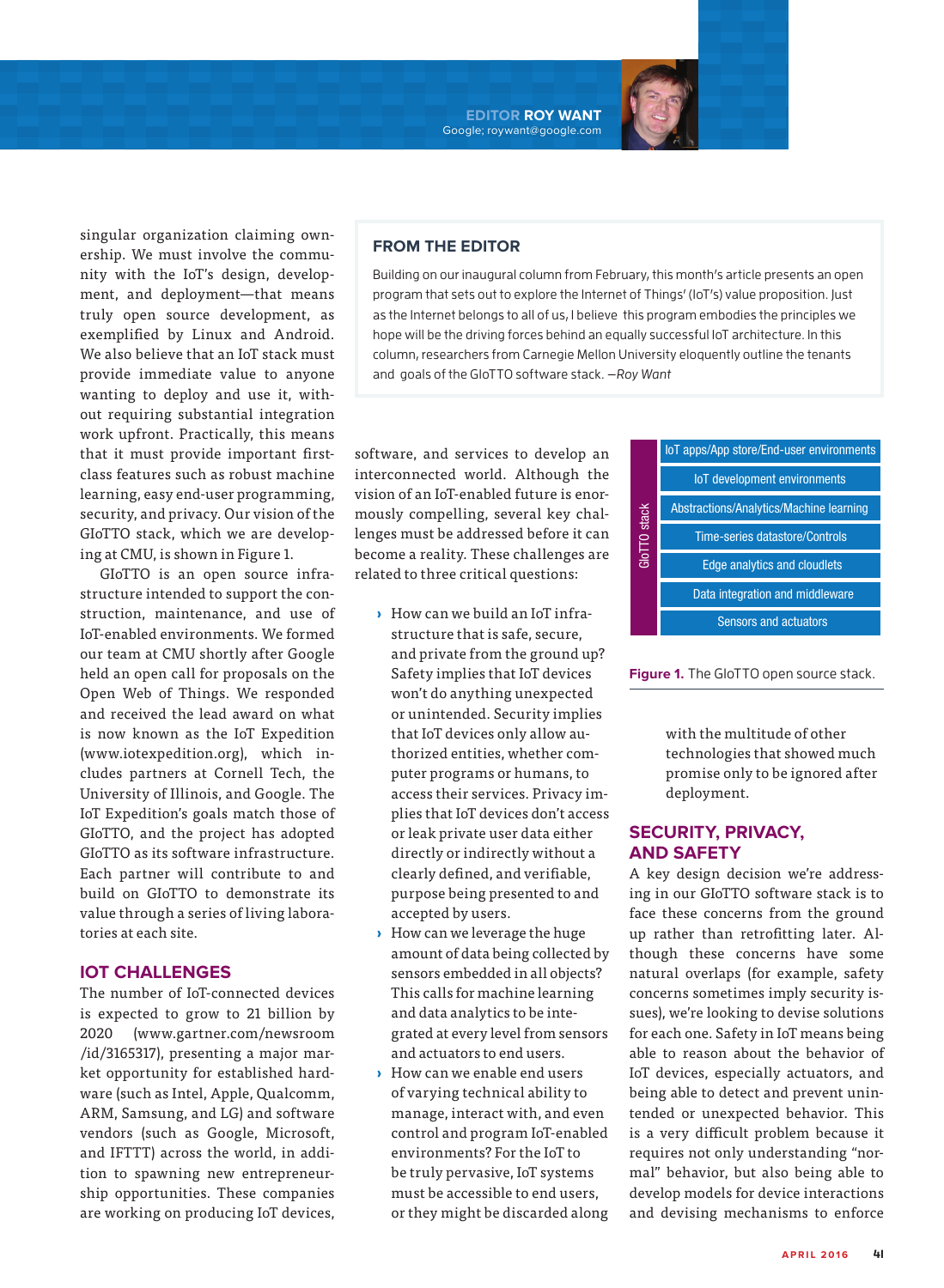# **IOT CONNECTION**

safety properties. The challenges in ensuring the safety of IoT devices are also due to extreme heterogeneity, lack of standardization, and ineffectiveness of traditional defenses like end-host firewalls and antivirus software. We believe the underlying network provides a key vantage point to not only observe these device-to-device and device-tocloud interactions, but also to enforce safety and security using techniques from network middleboxes. We're exmore conservative data model might only reveal whether a user is "on campus" or "in a meeting." This approach controls who has access to which tier of data, but also supports privacy policies and audits. Our goal is to eventually expose mechanisms where IoT applications must specify a clearly defined set of purposes of data access that can be checked by our GIoTTO stack and reported to users who own that data.

A key design decision we're addressing in our GIoTTO software stack is to face security and privacy concerns from the ground up rather than retrofitting later.

ploring methods to represent these IoT device interactions (for example, crowdsourcing) and devise models for safety policies that can be disseminated to IoT users.

IoT privacy challenges stem from sensors directly or indirectly leaking private information about users, often unbeknownst to them. Although useful for controlling appliances when users aren't home, occupancy sensors can also be used by attackers to determine how often homeowners are out of town. Information about users and their behavior can be inferred from sensors indirectly or by combining information from seemingly unrelated sensors. With the GIoTTO stack, we propose several ideas to help manage privacy. First, GIoTTO provides multiple tiers of access to sensor data, from the most sensitive (highest granularity, such as microphone data) to the least sensitive (low granularity, such as processed audio data to extract amplitude and frequency features). Second, GIoTTO provides a set of core services along with models for people, places, and things—app developers can access these shared data models, which are updated constantly in the stack. Although there might be a raw sensor for a user's exact location, a

Security in IoT means providing access control mechanisms and policies and being able to enforce them, particularly in the face of the tremendous number of heterogeneous devices. In the GIoTTO stack, we've implemented a robust access control layer to allow flexible security policies to be expressed as well as abstractions to manage the number of rules that must be specified. Done naively, one would need to have as many rules as the number of devices multiplied by the number of users. We leveraged ideas from role-based access control, and mechanisms for grouping users and sensors to reduce the number of rules that need to be specified. Furthermore, we developed a flexible tagging (key-value attributes) system for users and sensors or actuators to allow access control rules to be expressed more concisely and be verified at runtime with minimal performance overhead. We also use industry standard protocols (such as SSL and OAuth) to secure the other layers of the network protocol stack.

## **MACHINE LEARNING AND DATA ANALYTICS**

With the huge amount of data that will be captured and stored in IoT infrastructures like GIoTTO, it's

apparent that people won't be able to consume all the data. Most IoT efforts support sensing, simple computation, communication, distribution, and actuation, but not analytics and machine learning. In contrast, we treat all these aspects as core functions of any IoT infrastructure.

At the lowest level (collecting data from sensors embedded in the environment or objects), data analytics can be applied to reduce overall power usage. Instructions sent to sensors to collect data at a particular rate can be configured in real time using power consumption analytics. The configuration must satisfy all current requests for data (including just storing the data), while optimizing for power consumption.

As another example, we're currently working on developing algorithms to identify novel patterns present in sensor data and in people's behaviors (as captured by sensors). Identifying these patterns creates new, higher forms of data from lowlevel data. We call these components that can capture complex high-level patterns—or even ones that perform simple analyses such as averaging across sensors—*virtual sensors*. Virtual sensors take input from one or more physical or virtual sensors and produce some new output. An IoT infrastructure must be able to support the production of simple and sophisticated virtual sensors.

A third example we've implemented is support for programming by demonstration. Typical end users might not have the technical know-how to build their own virtual sensor, but GIoTTO provides a tool that allows end users to demonstrate a phenomenon that they want their environment to capture, and direct the tool to automatically build a classifier. Let's say a user wants to know whether she left her window open. Without knowing what sensing exists in her environment, she can simply launch the tool and provide examples of the window being open and the window being closed. The tool examines all data being collected during